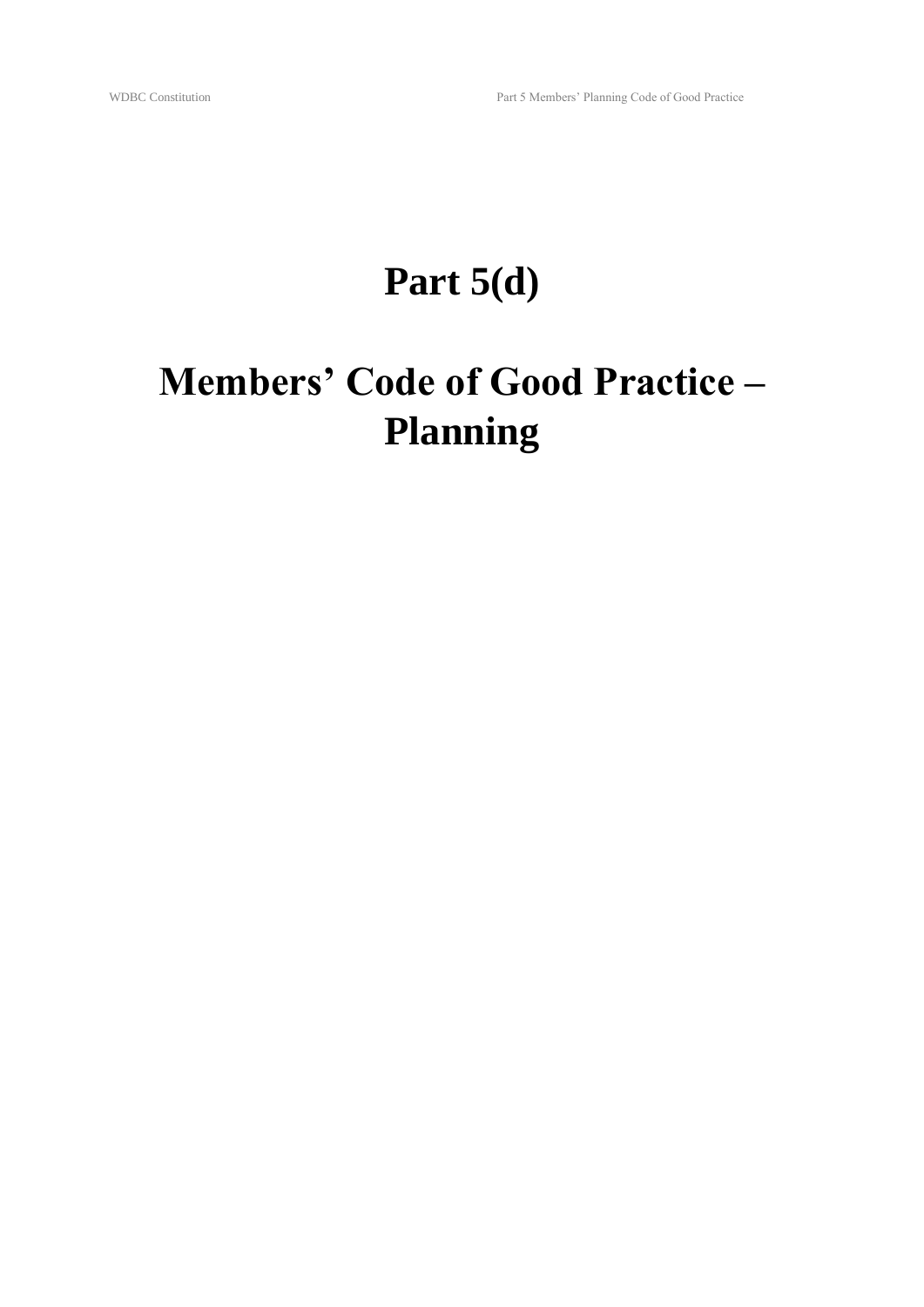# **Members' Code of Good Practice - Planning**

#### Introduction

- 1. Relationship to the Members' Code of Conduct
- 2. Development Proposals and Interests under the Members' Code of Conduct
- 3. Fettering Discretion in the Planning Process
- 4. Contact with Applicants, Developers and Objectors
- 5. Lobbying of Councillors
- 6. Lobbying by Councillors
- 7. Site Visits
- 8. Public Speaking at Meetings
- 9. Officers
- 10. Decision Making
- 11. Training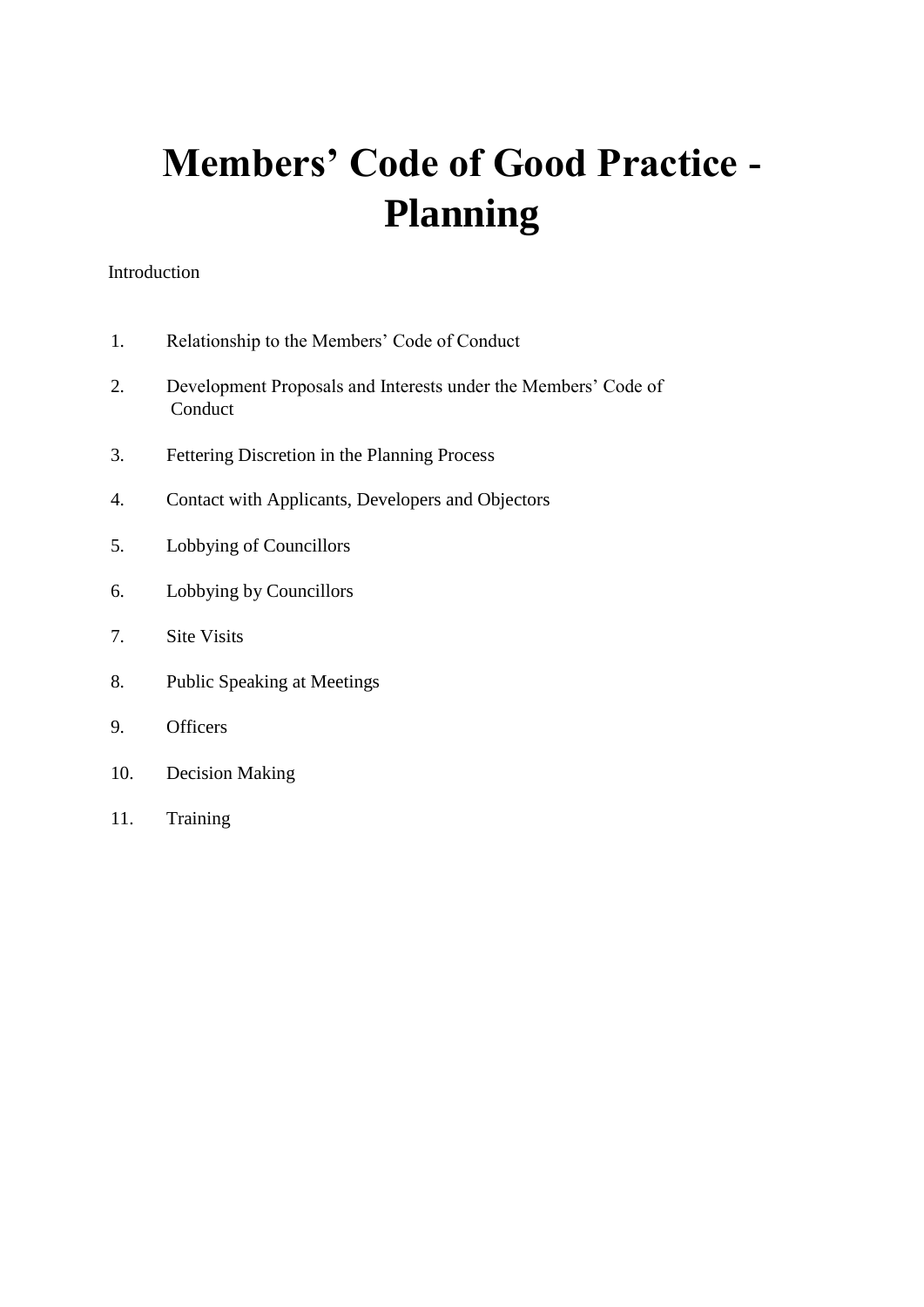# **Introduction**

The aim of this Code is to promote good practice: to ensure that in the planning process there are no grounds for suggesting that a decision has been biased, partial or not well founded in any way, and to set out the standards of conduct required of all Members in dealing with planning matters including applications, policy development and enforcement.

Your role as a Member of the Local Planning Authority: to make planning decisions openly, impartially, with a sound judgement and for justifiable reasons. You are also a democratically accountable decision taker who had been elected to provide and pursue policies. You are entitled to be predisposed to make planning decisions provided that you have considered all material considerations and have given fair consideration to relevant points raised.

When the Code of Good Practice applies: this Code applies to Members at all times when involving themselves in the planning process. (This includes, where applicable, when part of decision making meetings of the Council in exercising the functions of the Planning Authority or when involved on less formal occasions, such as meetings with officers or the public and consultative meetings). It applies as equally to planning enforcement matters or site specific policy issues as it does to planning applications.

If you have any doubts about the application of this Code to your own circumstances you should seek advice early, from the Monitoring Officer or one of his or her staff, and preferably well before any meeting takes place.

# **1. Relationship to the Members' Code of Conduct**

- 1.1 You should apply the rules in the adopted Members' Code of Conduct first, which must always be complied with.
- 1.2 You should then apply the rules in this Planning Code of Good Practice, which seek to explain and supplement the Members' Code of Conduct for the purposes of planning. If you do not abide by this Code of Good Practice, you may put:
	- the Council at risk of legal challenge; and
	- yourself at risk of either being named in a Code of Conduct Complaint and report made to the Standards Committee or Council, or if the failure is also likely to be a breach of the interest provisions of Localism Act 2011, a complaint being made to the police to consider criminal proceedings.

# **2. Development Proposals and Interests under the Members' Code**

2.1 You should disclose the existence and nature of your interest as required by the Authority's Code of Conduct, at any relevant meeting, including in informal meetings or discussions with officers and other Members, so that everyone taking part in the meeting, whether it is formal or informal, is aware of your interest. Disclose your interest at the beginning of the meeting.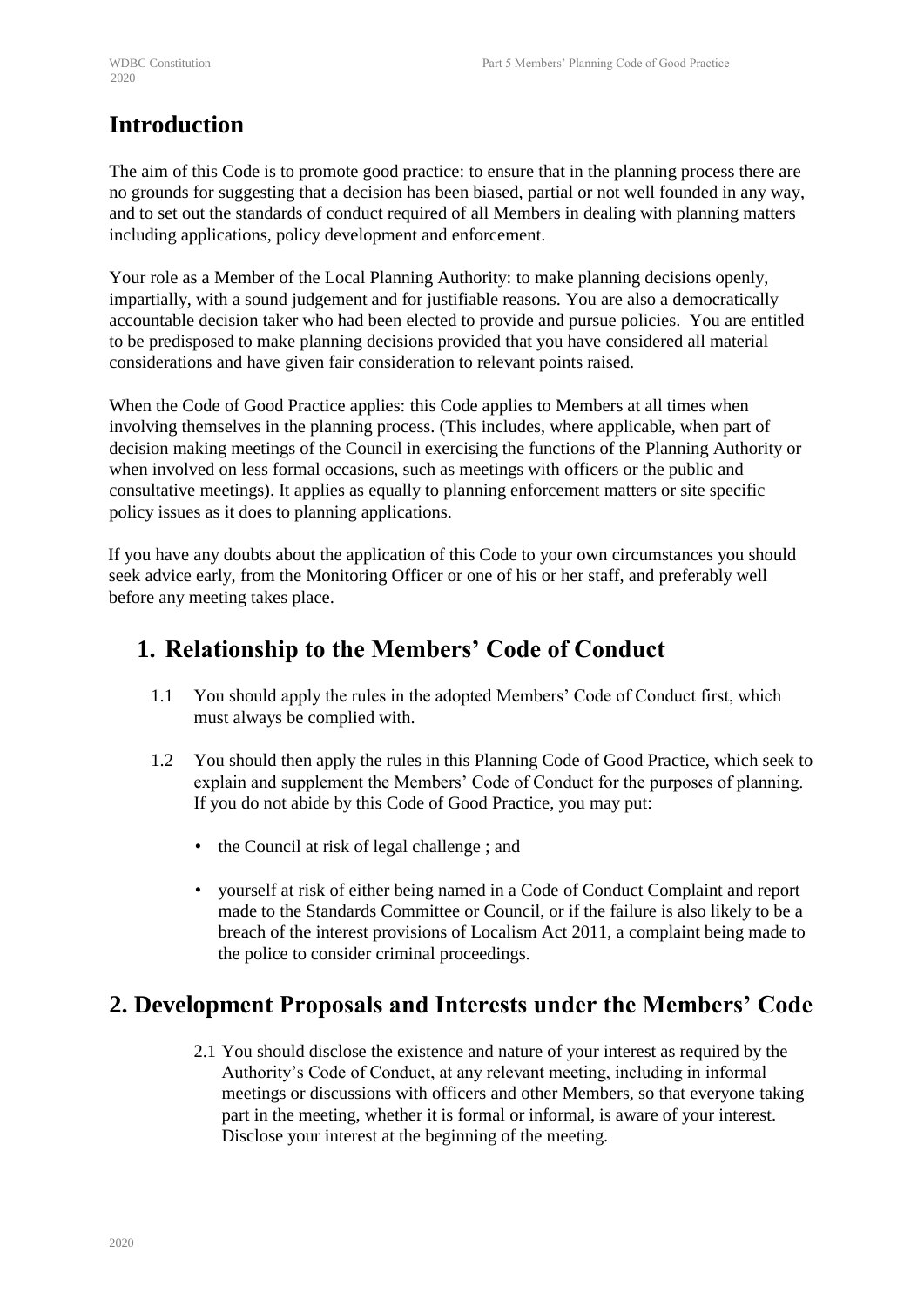- 2.2 You should not seek or accept any preferential treatment, or place yourself in a position that could lead the public to think that you are receiving preferential treatment, because of your position as an elected Member. (This would include, where you have a personal or Disclosable Pecuniary Interest (DPI) in a proposal, using your position to discuss that proposal with officers or fellow Members when other members of the public would not have the same opportunity to do so).
- 2.3 You should be aware that, whilst you are not prevented from seeking to explain and justify a proposal in which you have a personal or DP Interest to an appropriate officer, in person or in writing, the Code places greater limitations on you in representing that proposal than would apply to a normal member of the public. (For example, where you have a DPI in a proposal to be put before a meeting, you will have to withdraw from the room or Chamber whilst the meeting considers it, whereas an ordinary member of the public would be able to make use of the Council's public participation scheme to address the meeting in either objection or support of the proposal and observe the meeting's consideration of it from the public gallery).
- 2.4 You should notify the Monitoring Officer in writing where it is clear to you that you have a DPI or personal conflict of interest, by application or objection, or for any other reason, and note that:
	- You should send the notification no later than submission of that application where you can
	- On your own applications note that:
		- Any proposal made by or on behalf of any Member of Council will always be reported to the Committee as a main item and not dealt with by officers under delegated powers;
		- $\Box$ you must not get involved in the processing of the application; and
		- $\Box$  it is advisable that you employ an agent to act on your behalf on the proposal in dealing with officers and any public speaking at Committee.

#### **3. Fettering Discretion in the Planning Process**

- 3.1 Fettering your discretion is a specific term that means you are not approaching the decision with an open mind. You should participate in planning decision making at this Council with an open mind, and should not appear to have already made up your mind (particularly in relation to an external interest or lobby group), on how you will vote on any planning matter prior to formal consideration of the matter at the meeting of the planning authority and of your hearing the officer's presentation and evidence and arguments on both sides.
- 3.2 You should be aware that in your role as an elected Member you are entitled, and are often expected, to have expressed views on planning issues and that these comments have an added measure of protection under the Localism Act 2011.
- 3.3 You should keep at the front of your mind that when you come to make the decision, you:  $\Box$  Have a duty, under planning legislation, to apply the policies of the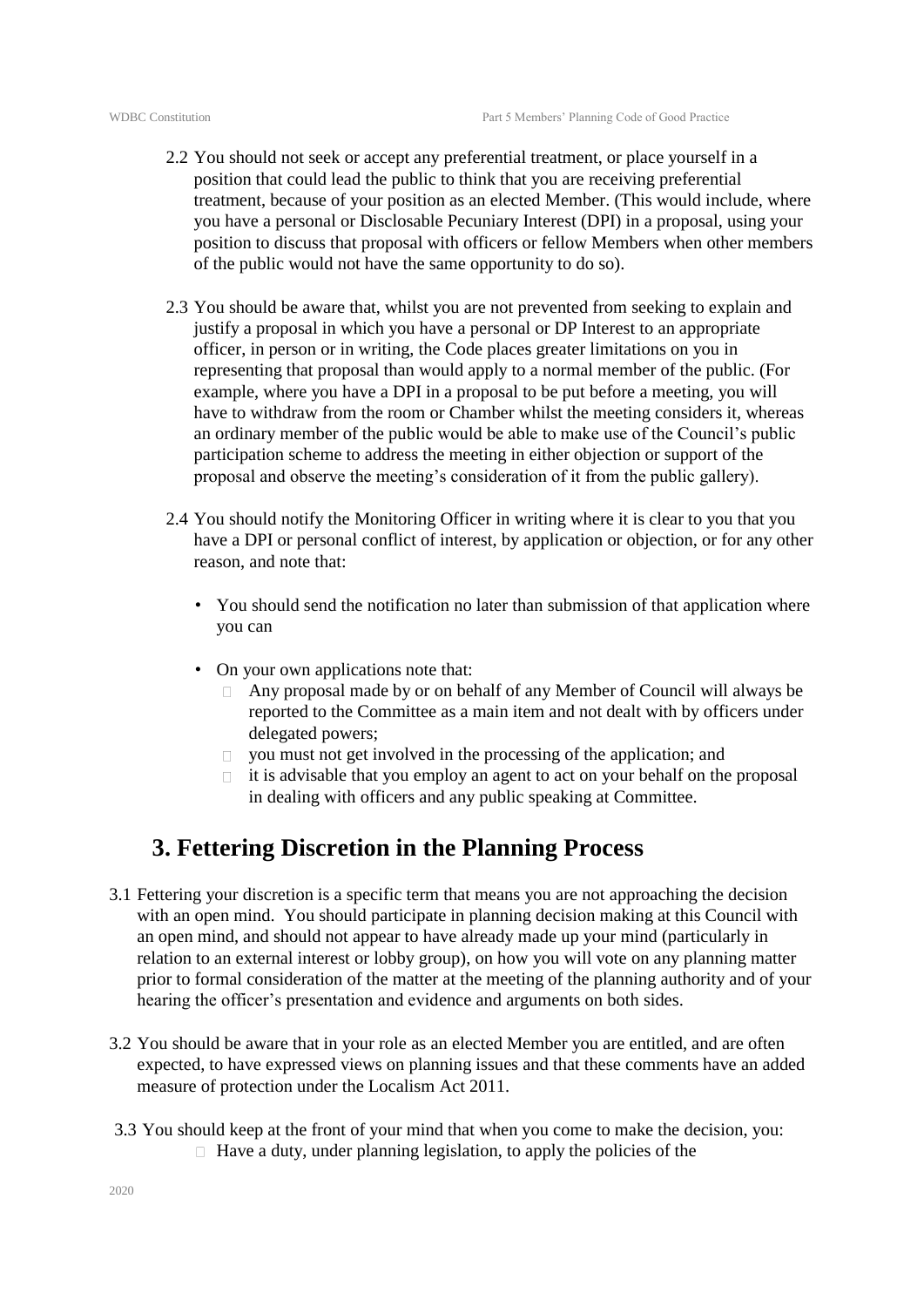#### WDBC Constitution Part 5 Members' Planning Code of Good Practice

Development Plan unless material considerations indicate otherwise;

- $\Box$  Are entitled to have and to have expressed your own views on the matter, provided you are prepared to reconsider your position in the light of all the evidence and arguments;
- $\Box$  Must keep an open mind and hear all of the evidence before you, both the officers presentation of the facts and their advice as well as the arguments from all sides;
- $\Box$  Are not required to cast aside views on planning policy you held when seeking election or otherwise acting as a members, in giving fair consideration to points raised; and
- $\Box$  Are to come to a decision after giving what you feel is the right weight to the Development Plan and relevant material considerations
- 3.4 You should be aware that you are likely to have 'fettered your discretion' where the Council is the landowner, developer or applicant and you have acted as, or could be perceived as being, a chief or major advocate for the proposal. (NB: This is more than a matter of membership of both the proposing committee and the Development Management and Licensing committee, but that through your significant personal involvement in preparing or advocating the proposal you will be, or perceived by the public as being, no longer able to act impartially or to determine the proposal purely on its planning merits)
- 3.5 You will be able to take part in the debate at a meeting of the Council on a proposal when acting as part of a consultee body (where you are also a member of the town or parish council, for example) provided:
	- $\Box$  the proposal does not substantially affect the well being or financial standing of the consultee body;
	- $\Box$  you make it clear to the consultee body that:
		- your views are expressed only on the limited information before you at that time;
		- you can reserve judgement and the independence to make up your own mind on each separate proposal, based on your overriding duty to the whole community and not just to the people in that area, ward or parish, as and when it comes before a Committee and you hear all of the relevant information; and
		- you will not in any way commit yourself as to how you or others may vote when the proposal comes before the meeting; and
	- $\Box$  you disclose the personal interest regarding your membership or role when the meeting comes to consider the proposal.
- 3.6 You should not speak and vote on a proposal where you do not have an open mind. You do not also have to withdraw, but you may prefer to do so for the sake of appearances or abstain from voting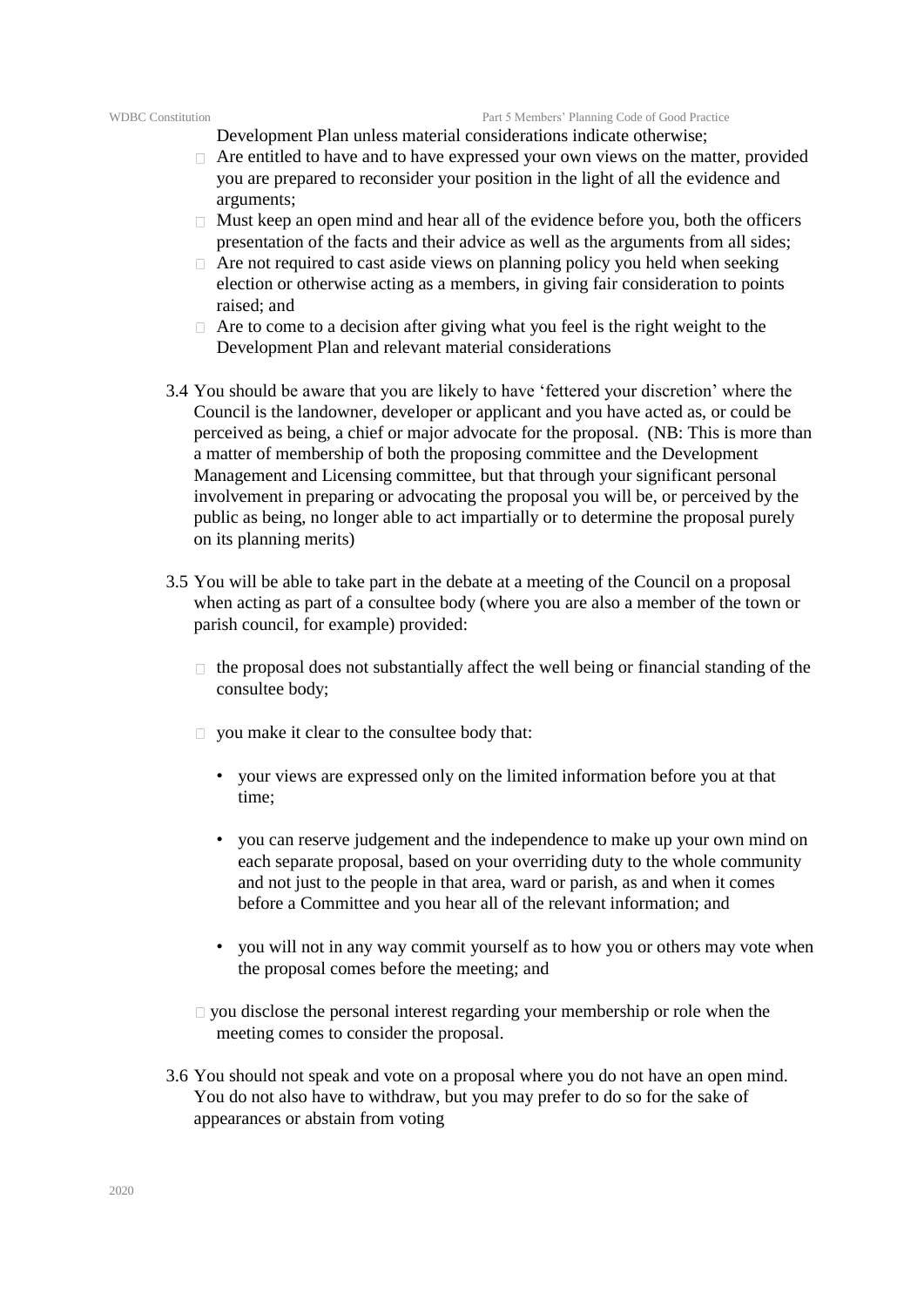#### WDBC Constitution Part 5 Members' Planning Code of Good Practice

- 3.7 You should explain that you do not intend to speak and vote because you have or you could reasonably be perceived as having judged (or reserve the right to judge) the matter elsewhere, so that this may be recorded in the minutes.
- 3.8 You should take the opportunity to exercise your separate speaking rights as a Ward/Local Member (where this has granted by the authority's standing orders or by the consent of the Chairman and Committee) where you have represented your views or those of local electors and 'fettered your discretion', but do not have a personal and disclosable pecuniary interest. Where you do have a disclosable pecuniary interest:
	- $\Box$  advise the proper officer or Chairman that you wish to speak in this capacity before commencement of the item; and
	- $\Box$  remove yourself from the room for the duration of that item; and ensure that your actions are recorded in the published minutes of that meeting.

#### **4. Contact with Applicants, Developers and Objectors**

- 4.1 You should refer those who approach you for planning, procedural or technical advice to officers.
	- 4.2 You should not agree to any formal meeting with applicants, developers or groups of objectors without first discussing with the planning case officer and agreeing a course of action in writing.

Where you feel that a formal meeting would be useful in clarifying the issues, unless agreed otherwise with the officer, you should not seek to arrange that meeting yourself but should request the Planning Case Officer to organise it. The officer(s) will then ensure that those present at the meeting are advised from the start that the discussions will not bind the authority to any particular course of action, that the meeting is properly recorded on the application file and the record of the meeting is disclosed when the application is considered by the Committee.

- 4.3 You should otherwise:
	- $\Box$  follow the rules on lobbying (section 5);
	- always make notes when contacted; and
	- $\Box$  report in writing to the Head of Development Management Practice any significant contact with the applicant and other parties, explaining the nature and purpose of the contacts and your involvement in them, and ensure that this is recorded on the planning file.
- 4.4 In addition in respect of presentations by applicants/developers: You are able to attend a planning presentation at a town or parish council meeting, or a public meeting. When attending public meetings, including town and parish council meetings, Councillors should take great care to maintain their impartial role as a Councillor, listen to all the points of view expressed by the speaker and public and not state a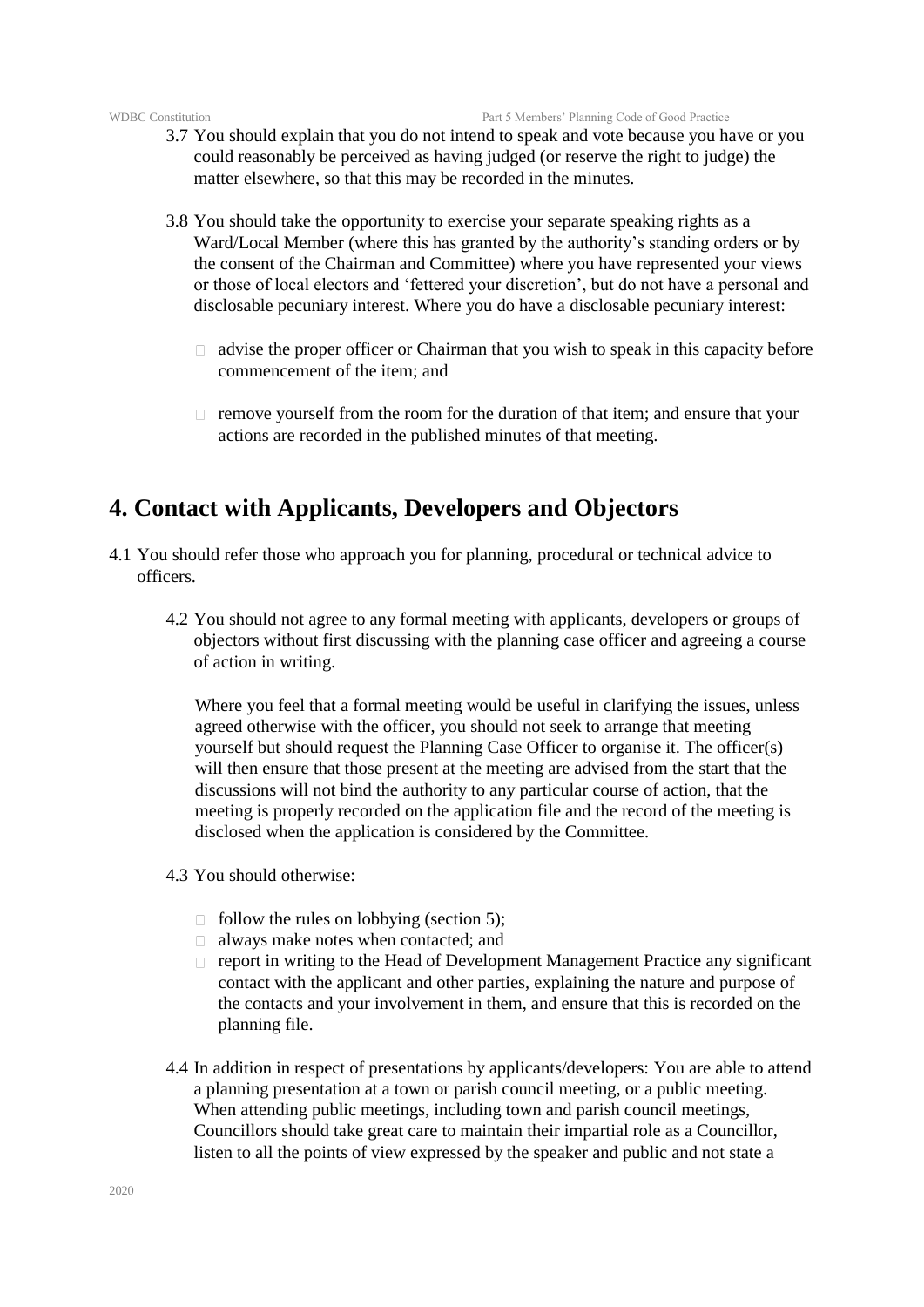conclusive decision on any pre-application proposals and submitted planning applications.

- 4.5 You should ask relevant questions for the purposes of clarifying your understanding of the proposals.
- 4.6 You should remember that the presentation is not part of the formal process of debate and determination of any subsequent application, this will be carried out by the appropriate Committee.
- 4.7 You should be aware that a presentation is a form of lobbying and you must not express any strong view or indicate how you or other Members might vote.

#### **5. Lobbying of Councillors**

5.1 You should explain to those lobbying or attempting to lobby you that, whilst you can listen to what is said, to express an intention to vote one way or another, or such a firm point of view that it amounts to the same thing, prejudices your impartiality and therefore your ability to participate in the Committee's decision making.

5.2 You should remember that your overriding duty is to the whole community not just to the people in your ward/local area and, taking account of the need to make decisions impartially, that you should not improperly favour, or appear to improperly favour, any person, company, group or locality.

5.3 You should not accept gifts or hospitality from any person involved in or affected by a planning proposal.

5.4 You should copy or pass on any lobbying correspondence you receive to the Planning Case Officer at the earliest opportunity

5.5 You should inform the Monitoring Officer where you feel you have been exposed to undue or excessive lobbying or approaches (including inappropriate offers of gifts or hospitality), who will in turn advise the appropriate officers to follow the matter up

- 5.6 You should note that, unless you have a DPI, you will not have breached this Planning Code of Good Practice through:
	- $\Box$  listening or receiving viewpoints from residents or other interested parties;
	- making comments to residents, interested parties, other Members or appropriate officers, provided they do not consist of or amount to prejudging the issue and you make clear you are keeping an open mind;
	- $\Box$  seeking information through appropriate channels; or
	- $\Box$  being a vehicle for the expression of opinion or speaking at the meeting as a Ward/Local Member, provided you explain your actions at the start of the meeting or item and make it clear that, having expressed the opinion or ward/local view, you have not committed yourself to vote in accordance with those views and will make up your own mind having heard all the facts and listened to the debate.

.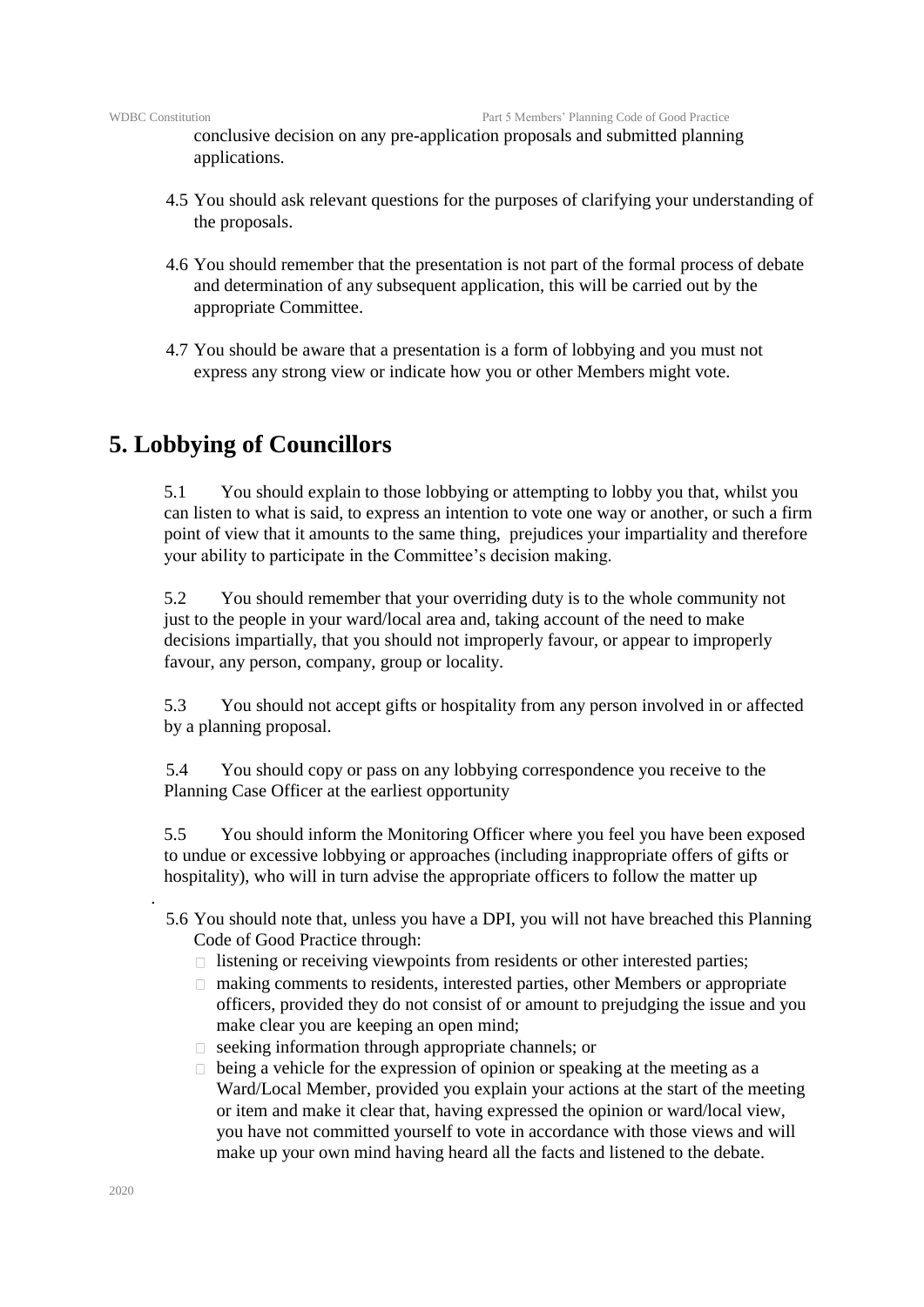## **6. Lobbying by Councillors**

- 6.1 You should not become a member of, lead or represent an organisation whose primary purpose is to lobby to promote or oppose planning proposals. If you do, you will have fettered your discretion and are likely to have a personal and disclosable pecuniary interest and have to withdraw.
- 6.2 You can join general interest groups which reflect your areas of interest and which concentrate on issues beyond particular planning proposals, such as the Victorian Society, Ramblers Association or a local civic society, but disclose a personal interest where that organisation has made representations on a particular proposal and make it clear to that organisation and the Committee that you have reserved judgement and the independence to make up your own mind on each separate proposal.
- 6.3 You should not lobby fellow councillors regarding your concerns or views nor attempt to persuade them that they should decide how to vote in advance of the meeting at which any planning decision is to be taken
- 6.4 You should not decide or discuss how to vote on any application at any sort of political group meeting, or lobby any other Member to do so. Political Group Meetings should never dictate how Members should vote on a planning issue.

### **7. Site Visits**

7.1 Do try to attend site visits organised by the Council where possible. The Site Inspection Protocol is attached at Appendix A.

7.2 You should not enter a site which is subject to a proposal other than as part of an official site visit (either a Borough council site visit or a town/parish council site visit), even in response to an invitation, as this may give the impression of bias unless:

- $\Box$  you feel it is essential for you to visit the site other than through attending the official site visit,
- you have first spoken to the Head of Development Management Practice about  $\Box$ your intention to do so and why (which will be recorded on the file) and
- $\Box$  you can ensure you will comply with these good practice rules on site visits.
- 7.3 You should not request a site visit unless you feel it is strictly necessary because:
	- particular site factors are significant in terms of the weight attached to them relative to other factors, or the difficulty of their assessment in the absence of a site inspection; or
	- there are significant policy or precedent implications and specific site factors need  $\Box$ to be carefully addressed.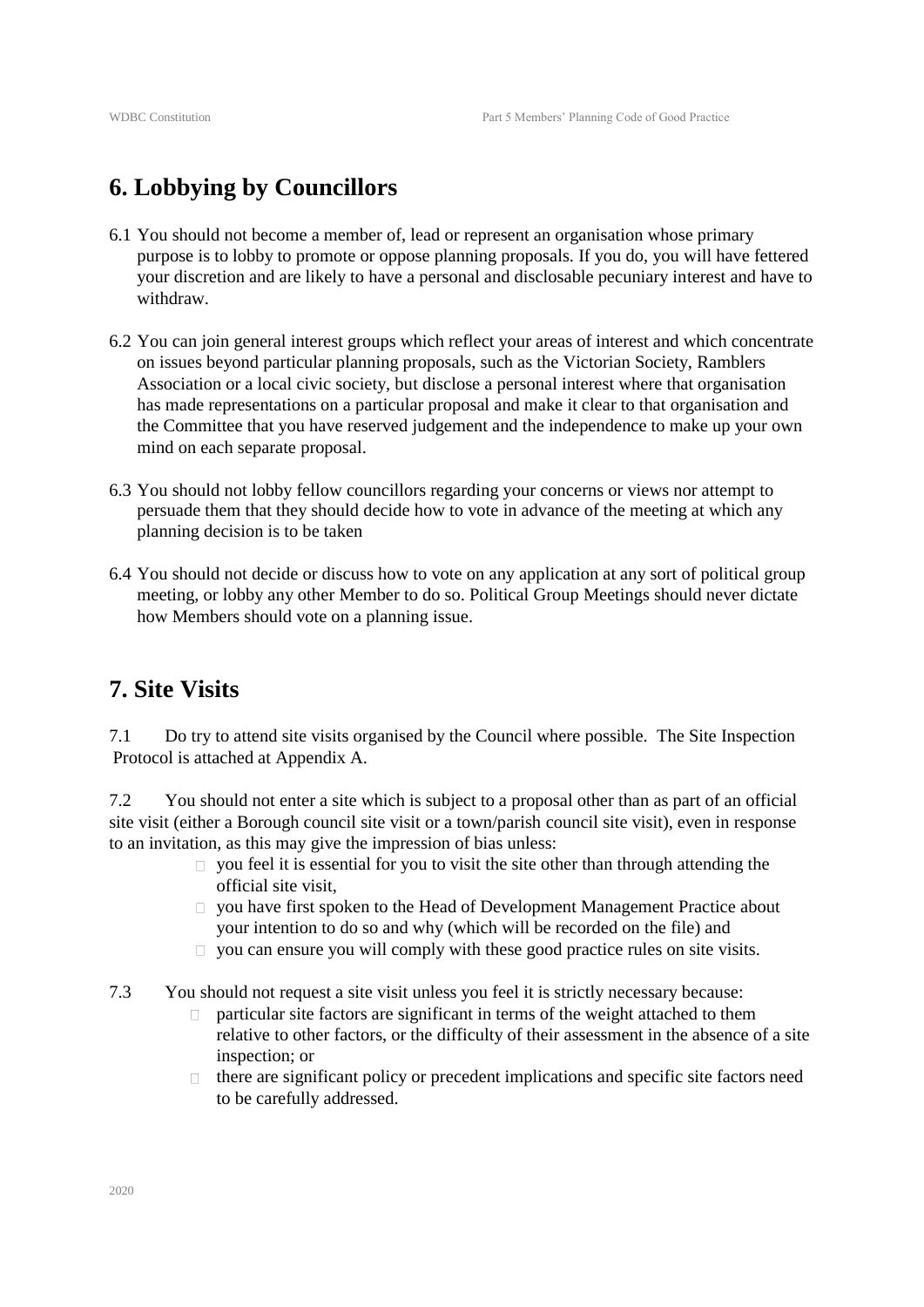#### **8. Public Speaking at Meetings**

8.1 You should not allow members of the public to communicate with Committee Members during the Committee's proceedings (orally or in writing) other than through the scheme for public speaking, as this may give the appearance of bias.

8.2 You should ensure that you comply with the Council's procedures in respect of public speaking at the Development Management and Licensing Committee.

#### **9. Officers**

- 9.1 You should not put pressure on officers to put forward a particular recommendation. (This does not prevent you from asking questions or submitting views to the Head of Development Management Practice, which may be incorporated into any committee report).
- 9.2 You should recognise that officers are part of a management structure and only discuss a proposal, outside of any arranged meeting, with the Head of Development Management Practice or those officers who are authorised to deal with the proposal at a Member level, ie. the appropriate Planning Case Officer.
- 9.3 You should recognise and respect that officers involved in the processing and determination of planning matters must act in accordance with the Council's Code of Conduct for Officers and their professional codes of conduct, primarily the Royal Town Planning Institute's Code of Professional Conduct. As a result, planning officers' views, opinions and recommendations will be presented on the basis of their overriding obligation of professional independence, which may on occasion be at odds with the views, opinions or decisions of the Committee or its Members.

### **10. Decision Making**

- 10.1 You should ensure that, if you request a proposal to go before the Committee rather than be determined through officer delegation, that your reasons are recorded, and repeated in the report to Committee.
- 10.2 In the event of a Member referring an application to Committee, there will be an expectation for that Member (unless in exceptional circumstances) to attend the relevant Committee meeting and explain the material planning reasons behind their referral. This requirement applies to all Members irrespective of whether or not they are Members of the Committee.
- 10.3You should come to meetings with an open mind and demonstrate that you are open-minded.
- 10.4You should comply with Section 38(6) of the Planning & Compulsory Purchase Act 2004 and make decisions in accordance with the Development Plan unless material considerations indicate otherwise

.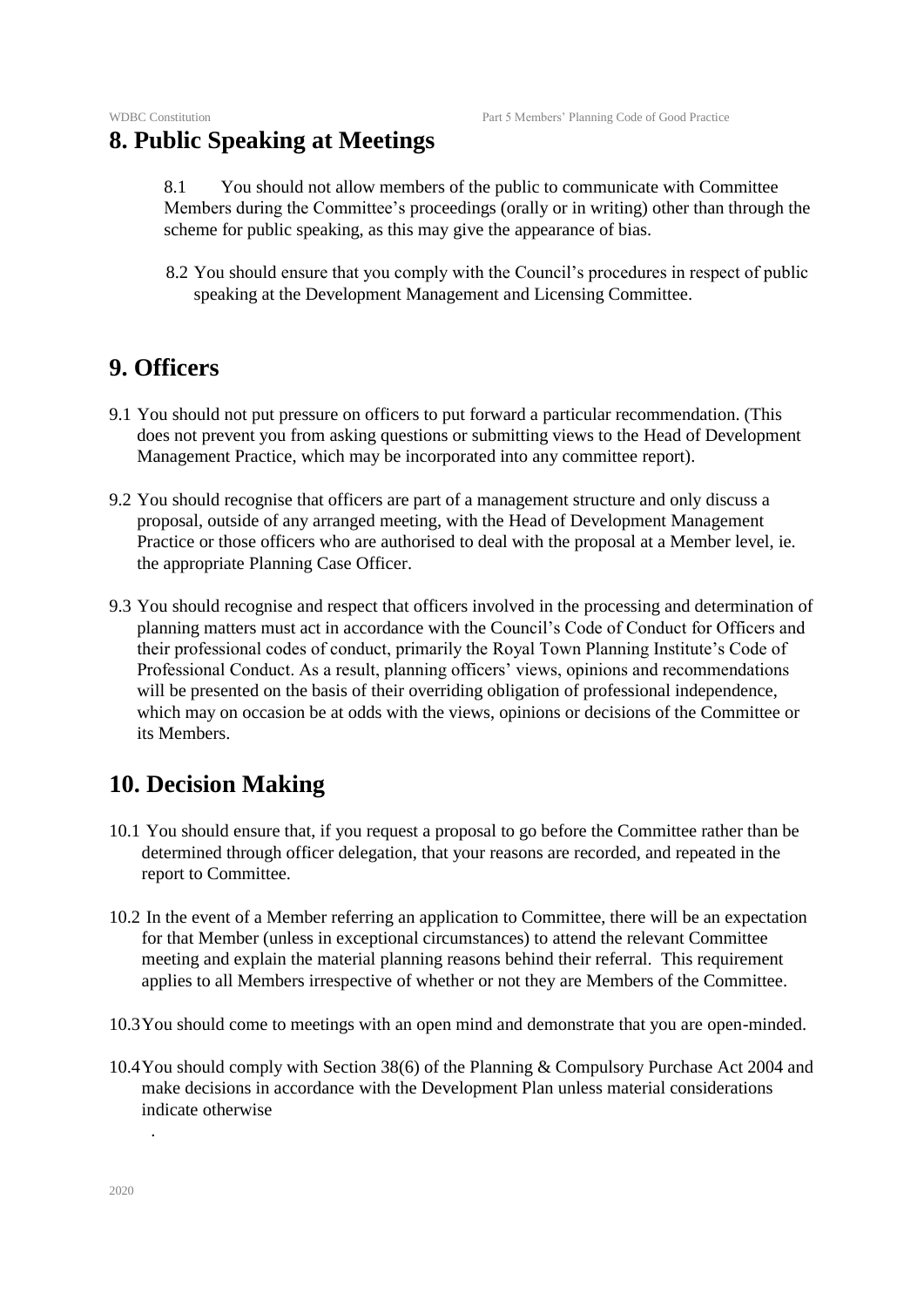WDBC Constitution Part 5 Members' Planning Code of Good Practice

- 10.5You should come to your decision only after due consideration of all of the information reasonably required upon which to base a decision. If you feel there is insufficient time to digest new information or that there is simply insufficient information before you, request that further information. If necessary, defer.
- 10.6You should not vote or take part in the meeting's discussion on a proposal unless you have been present to hear the entire debate, including the officers' introduction to the matter.
- 10.7You should make sure that if you are proposing, seconding or supporting a decision contrary to officer recommendations or the development plan that you clearly identify and understand the material planning reasons leading to this conclusion/decision. These reasons must be given prior to the vote and be recorded. Be aware that the Council may have to justify the resulting decision in the event of any challenge.
- 10.8When taking part as a substitute at the DM&L Committee, you are entitled to come to your own view on an application, and are not bound to reflect the views of the Committee Member that you are replacing.

## **11.Training**

11.1 You will not be able to participate in decision making at meetings dealing with planning matters if you have not attended all mandatory planning training sessions prescribed by the Council.

11.2 You should endeavour to attend any other specialised training sessions provided, since these will be designed to extend your knowledge of planning law, regulations, procedures, Codes of Practice and the Development Plans beyond the minimum referred to above and thus assist you in carrying out your role properly and effectively.

11.3 You should participate in annual refresher training and periodic reviews of samples of planning decisions and appeals to ensure that judgements have been based on proper planning considerations and sound decision making.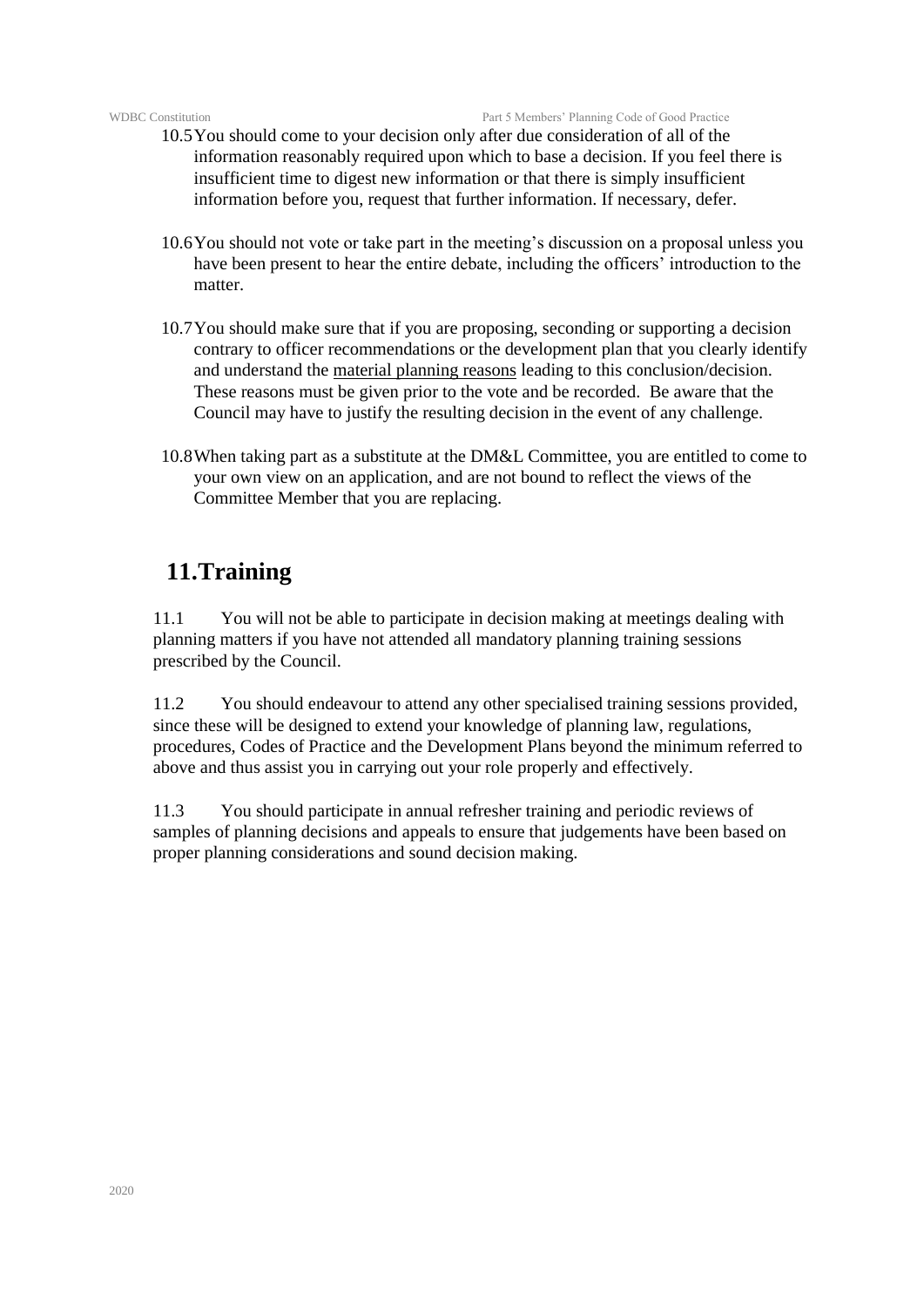#### APPENDIX A

### **SITE INSPECTION PROTOCOL**

#### **Purpose:**

The purpose of site visits is to enable Members to view particular aspects of an application in context. No decision is reached on site and there is no debate as to outcome at the site meeting.

#### Attendees:

In addition to the Council's officers and advisors (eg. County Highways), those who are entitled to attend and take part and who make up the Site Inspection Panel are:

11.3.1 All Development Management and Licensing Committee Members, and

11.3.2 The WDBC Member(s) representing the Ward in which the site is located

The applicant/agent may attend the site meeting but not participate, however, they will be expected to 'peg out' the proposed development.

Representatives of the respective Parish/Town Council may attend the site meeting but not participate.

At the discretion of the Chairman, the applicant or agent, and one representative from the Parish/Town Council, may be allowed to answer questions of clarity. Specific requests to view the proposal from a particular place (e.g. objector's home) may be accommodated at the Chairman's discretion.

#### **Procedure on Site:**

The site inspection will be chaired by the Chairman (or in his absence, the Vice Chairman) who will formally open the site inspection with introductions and then invite the Planning Officer to describe the application

The Planning Officer then describes the proposal and relevant site specific considerations, and guides the Members to appropriate vantage points which may be within and/or outside the site

The Chairman will invite questions from Members to seek clarification but not opinion from the Planning Officer and advisors. At the Chairman's discretion, and in exceptional circumstances, questions may be asked of the applicant/agent or one of the representatives of the Parish/Town Council

Any questions that the Case Officer is unable to answer will be listed and a full response given by the Case Officer at the Committee meeting the following week

Chairman formally closes the meeting